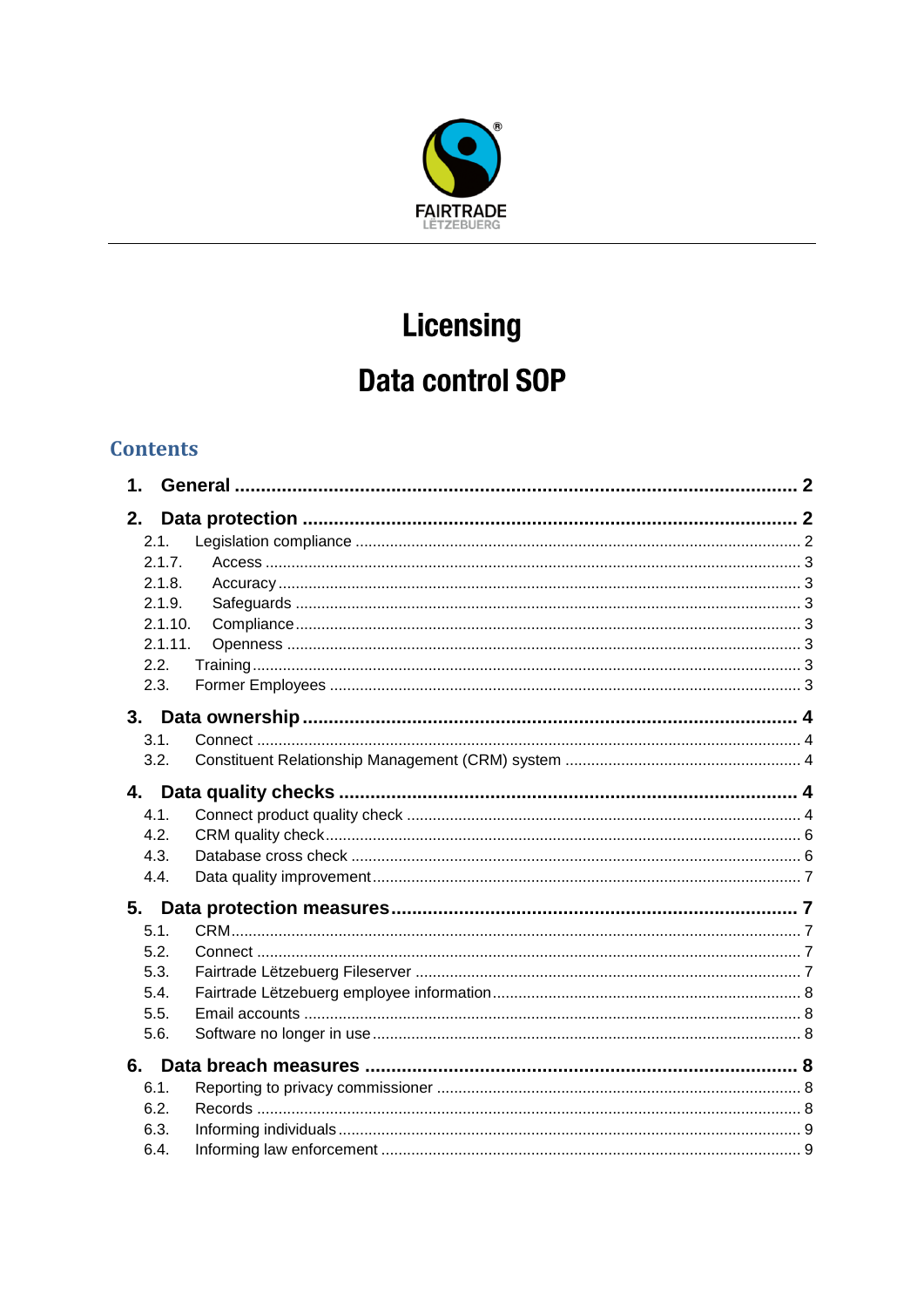

# <span id="page-1-0"></span>1. General

The data control standard operating procedure covers data control issues within Fairtrade Lëtzebuerg .

# <span id="page-1-1"></span>2. Data protection

## <span id="page-1-2"></span>2.1. Legislation compliance

Fairtrade Lëtzebuerg complies with the General Data Protection Regulation (EU) [2016/679](https://eur-lex.europa.eu/eli/reg/2016/679/oj) (GDPR).

#### 2.1.1. Accountability

Fairtrade Lëtzebuerg is responsible for the information under its control.

The Licensing Manager has responsibility for the protection of Licensing related data.

The Executive director is responsible for all Human Resources and Accounting related data.

The Quality Manager is the Privacy Officer for the purposes of the GDPR.

#### 2.1.2. Purposes

Data is collected for the purposes of licensing, approving and for promoting Fairtrade products and Fairer Trade Relations in general and is not collected for other or improper purposes.

#### 2.1.3. Collection

Data is collected by fair and lawful means. Only relevant data is collected, that is no more data will be collected than is necessary for the stated purposes.

#### 2.1.4. Retention

Data will not be retained for longer than is necessary for the stated purposes though data will be retained to demonstrate historical trends in Fairtrade.

#### 2.1.5. Use of Data

The publicly available Fairtrade Lëtzebuerg Confidentiality Policy outlines the use and disclosure of data.

#### 2.1.6. Consent

The Licensing Contract obtains the Licensee's consent to collect and use data.

FLOCERT has obtained consent from organisations for the information from ECERT, its certification database, that it shares with Fairtrade Lëtzebuerg.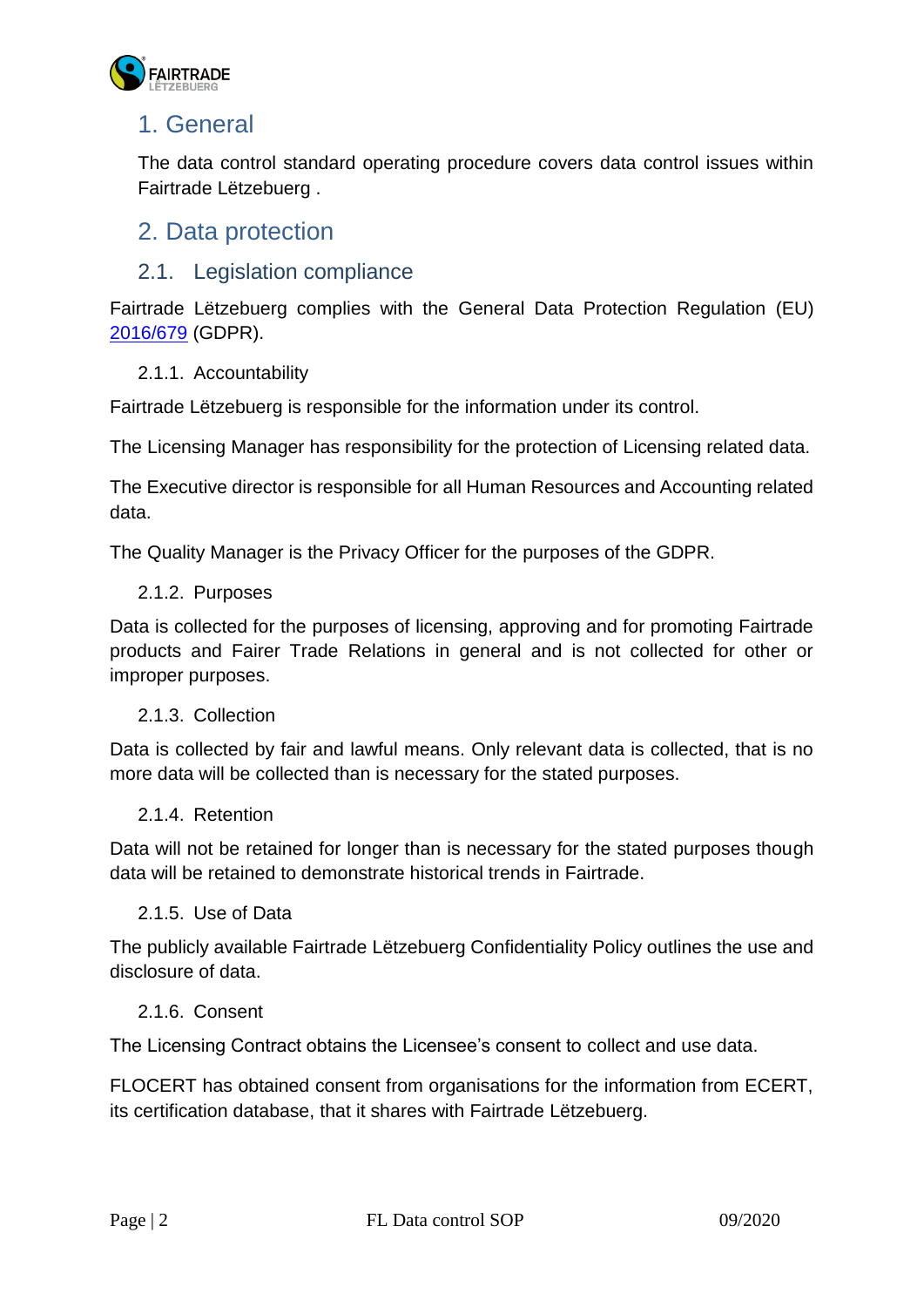

Where other organisations and individuals provide Fairtrade Lëtzebuerg with email, phone and address information unrequested then Fairtrade Lëtzebuerg considers consent has been given to collect this information.

#### <span id="page-2-0"></span>2.1.7.Access

Licensees, organisations and individuals have a right to ask for access to data held on them.

# <span id="page-2-1"></span>2.1.8.Accuracy

Fairtrade Lëtzebuerg has measures to ensure that data is as accurate as is practically possible. The measures are outlined in this document as well as the Fairtrade Lëtzebuerg Quality Management SOP and the Fairtrade Lëtzebuerg Document Control SOP.

Licensees may contact the Licensing Manager to request a correction if they believe data is not accurate.

Other individuals may contact the Quality Manager to request a correction if they believe data is not accurate.

#### <span id="page-2-2"></span>2.1.9.Safeguards

Personal information is protected through appropriate security safeguards against loss or theft, as well as unauthorized access, disclosure, copying, use, or modification.

#### <span id="page-2-3"></span>2.1.10. Compliance

Licensees may lodge a complaint with the Privacy Officer if they believe that Fairtrade Lëtzebuerg is not compliant with the GDPR.

#### <span id="page-2-4"></span>2.1.11. Openness

This Data Control SOP and the Confidentiality Policy are publically available documents.

#### <span id="page-2-5"></span>2.2. Training

All staff are trained on data protection.

#### <span id="page-2-6"></span>2.3. Former Employees

When a staff person, consultant or volunteer no longer works for Fairtrade Lëtzebuerg their logins to systems are disabled on their last day or as soon as access is no longer required.

- Connect
- CRM
- ECERT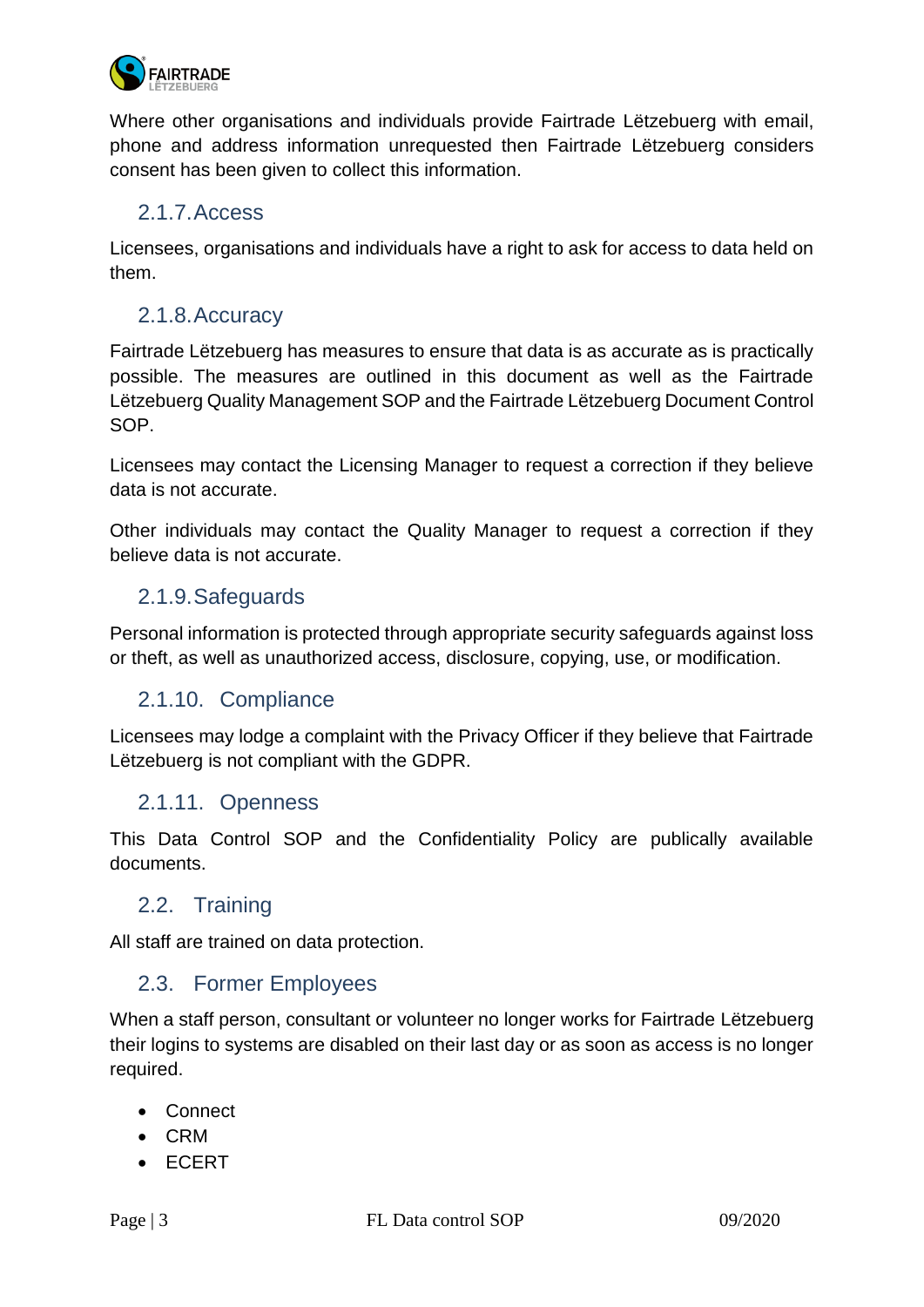

An employee leaving checklist must be completed and signed off.

# <span id="page-3-0"></span>3. Data ownership

#### <span id="page-3-1"></span>3.1. Connect

All data in Connect where Fairtrade Lëtzebuerg is the Home NFO is owned by Fairtrade Lëtzebuerg.

This data is generally confidential and may only be shared as set out in the Fairtrade Lëtzebuerg Confidentiality Policy.

#### <span id="page-3-2"></span>3.2. Constituent Relationship Management (CRM) system

All data in Salesforce where Fairtrade Lëtzebuerg is the NFO is owned by Fairtrade Lëtzebuerg.

This data is generally confidential and may only be shared as set out in the Fairtrade Lëtzebuerg Confidentiality Policy.

# <span id="page-3-3"></span>4. Data quality checks

The Licensing personnel is responsible to ensure that the following data quality checks are performed. This activity may be delegated but overall responsibility remains with Licensing Manager.

#### <span id="page-3-4"></span>4.1. Connect product quality check

#### 4.1.1. Product validation status

At least once every two weeks the Licensing personnel checks the Validation Status of finished and intermediate products.

The percentages of products, recipes and artworks Approved / Declined / Incomplete / In Review are reviewed. Any anomalous changes, such as unexpected increases in the number of records declined, incomplete or in review, are investigated and resolved or the explanation recorded.

All products that are currently being sold with a Fairtrade Mark should be up to date in Connect or if applicable have their "Legal Status" as approved. Where this is not the case the Licensing Manager will develop a long-term plan to have all currently sold products as approved. This plan is approved and monitored by the Executive Director.

#### 4.1.2. Ingredient validation status

At least once every two weeks the Licensing personnel checks the Validation Status of ingredients.

The percentages of ingredients, recipes and artworks Approved / Declined / Incomplete / In Review are reviewed. Any anomalous changes, such as unexpected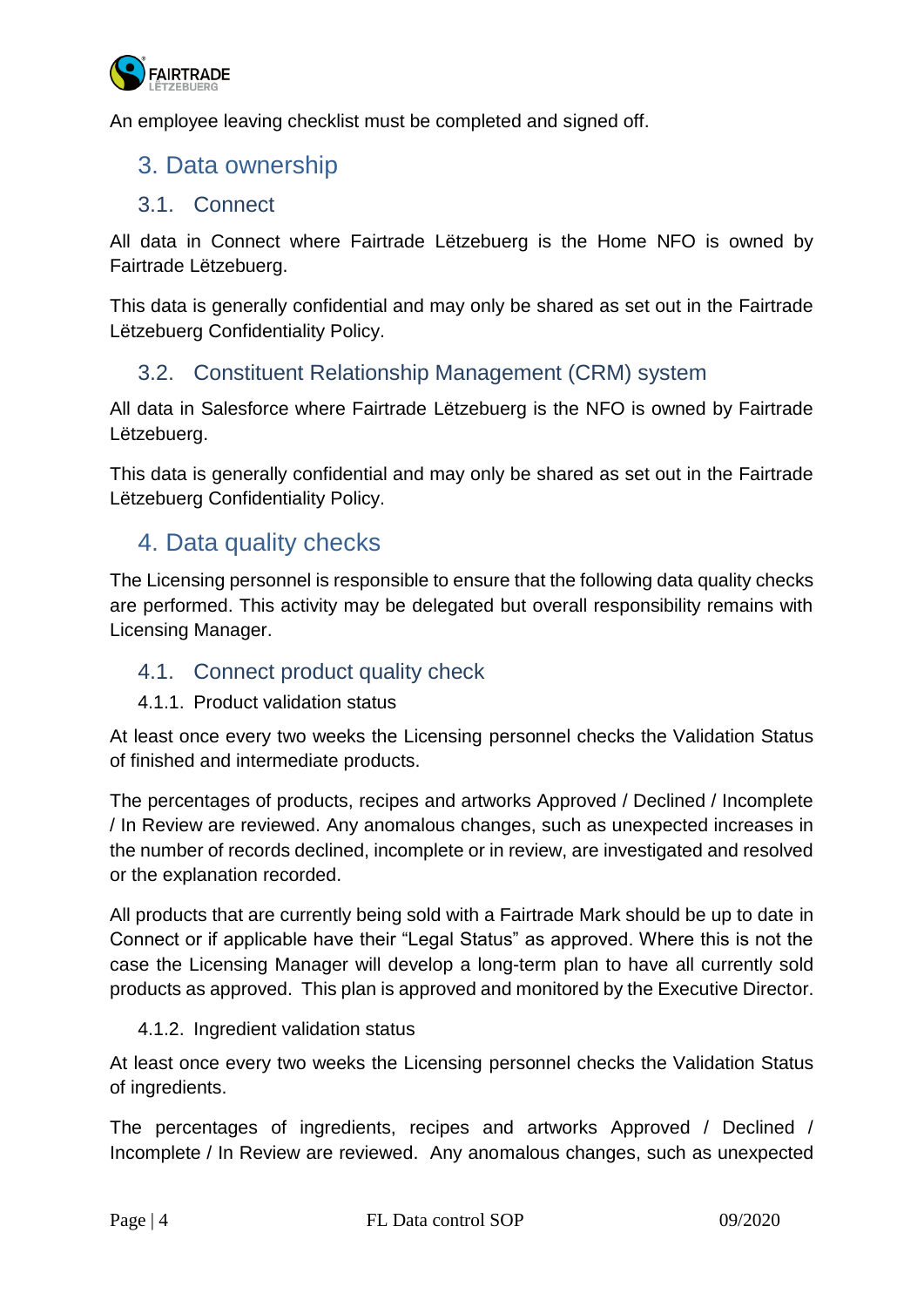

increases in the number of records declined, incomplete or in review, are investigated and resolved or the explanation recorded.

4.1.3. Monthly check

Once a month the Licensing Manager checks:

- there are no expired exceptions:
	- o Ingredients
	- o Artwork
	- o Fairtrade content percentage
- there are no records in review or declined without explanation
	- o products
	- o artworks packaging
	- o ingredients
	- o sales reports
- on sample basis review incomplete records to ensure there are no unexpected incomplete records

Any anomalous data are investigated and resolved with the explanation recorded.

4.1.4. Connect reporting quarterly check

Each quarter before quarterly sales reports are created the following are checked in Connect.

- A Readiness Check is done for all licensees
	- o Clear and obvious corrections are made by Licensing staff
	- o Licensee is informed of any other errors
- The following Licensee Account fields are checked for risk accounts.
	- o Account
		- Role(s)
	- o User Settings
		- **EXED 10 Longins for Licensee staff known to have left or who are no longer** working on Connect are disabled.
	- o Licensing Contracts
		- Administration Fees
			- ➢ Minimum fee / Service Fee
			- ➢ Renewal Cycle
		- License Fee & Reporting
			- ➢ Reporting currency,
			- ➢ Invoicing currency,
			- ➢ Discount scheme,
			- $\triangleright$  Mass reporting units,
			- $\triangleright$  Volume reporting units,
	- o Confidentiality Settings
		- All confidentiality settings that are not at the highest level are confirmed.

Risk accounts are:

• new licensees last quarter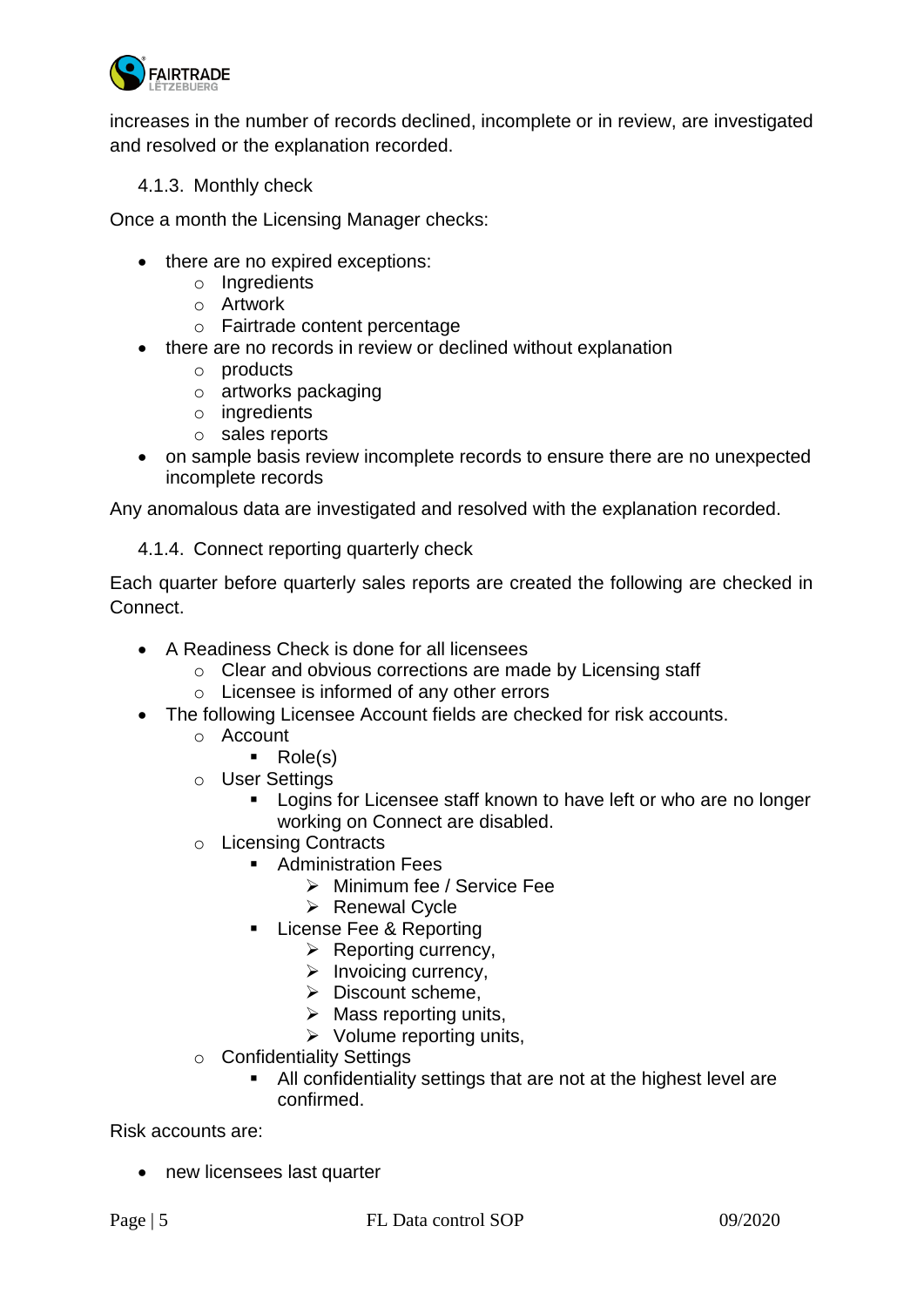

- Top 10 licensees by licensee fee
- Cotton, Gold, and FSI Licensees
- Licensees with delegated responsibilities
- Licensees who had a problem in their last report
	- $\circ$  (e.g. license fee calculated wrong, product list incorrect, units wrong etc.)
- Licensees who had change in reporting method or format since last report
- 25% of the remaining licensees so that all licensees are checked over the course of a year

<span id="page-5-0"></span>4.2. CRM quality check

Once a month the Licensing Manager or delegate records:

- Current number of Licensees
- Number of new Licensees since last check
- Number of delicensings since last check
- The current number of Licensees is consistent with the number of licensees at the last check plus the number of new Licensees less the number delicensed.

Once a month the Licensing Manager or delegate checks:

- There are no operators with a Licensee status that should not be Licensed.
- There are no operators with a De-Licensed status that should be Licensed.
- Licensee and Trader start dates are plausible.
- Licensee and Trader "Industry" and "Product" are an accurate reflection of their operations.
- All Pure Licensees have Fairtrade Lëtzebuerg as their "Certifier".
- All certified licensees and traders should have FLOCERT as their certifier.
- All operators have a primary language
- All certified operators have a primary contact
- Licensees and Traders have the correct country location.

#### <span id="page-5-1"></span>4.3. Database cross check

Once a quarter the list of Licensees, Pure Licensees and Pure Traders is checked and compared across the following databases

- Connect
- CRM
- ECERT
- Fairtrade Finder (Fairtrade International)

Possible discrepancies are :

- Certification status of an operator (certified and not certified)
- Licensing status of an operator (licensed and not licensed)
- FLO ID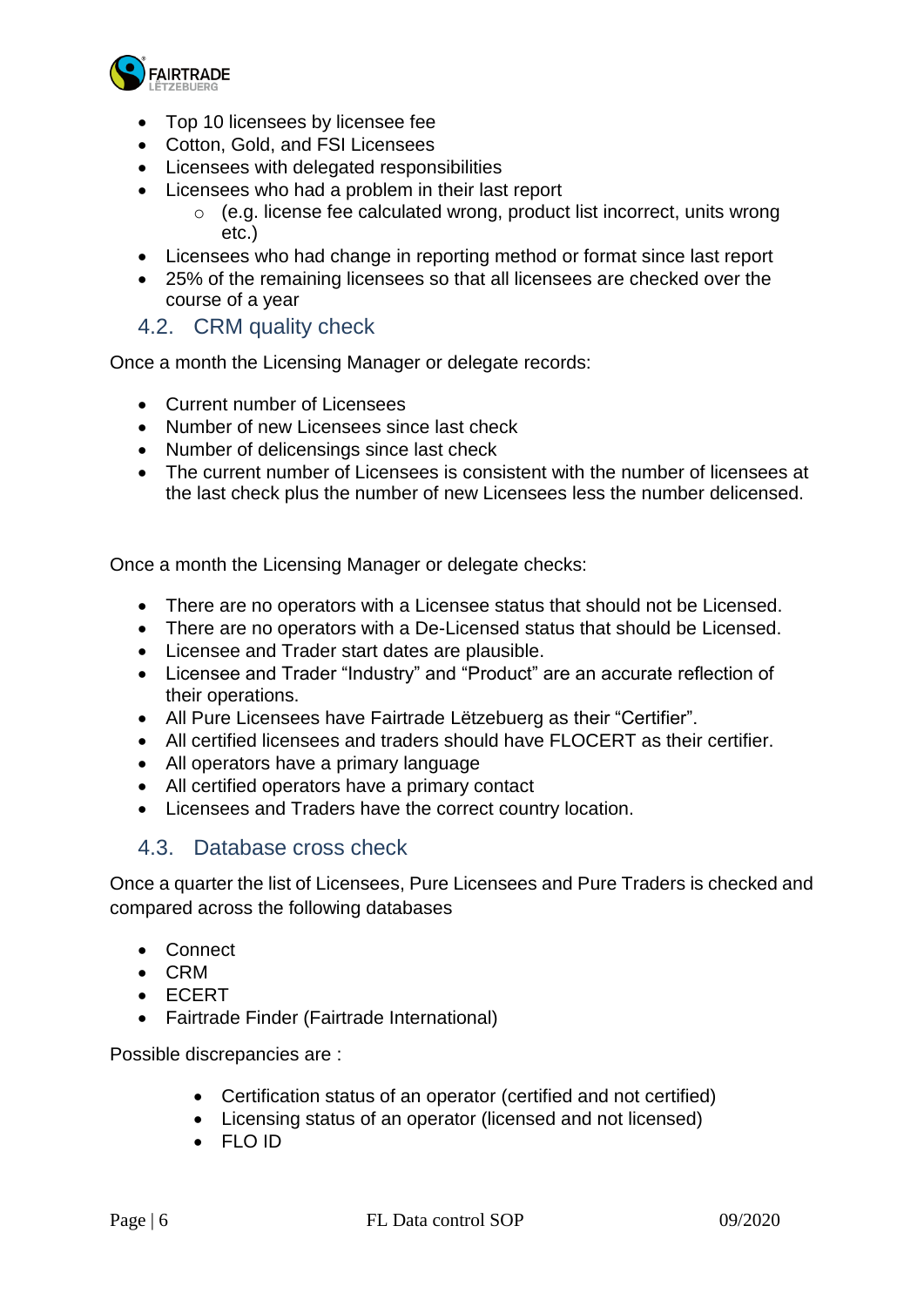

Where there is a discrepancy in the certification status or FLO ID, then CRM will be updated. Connect obtains the certification status and operators FLO ID from ECERT, if necessary, a support ticket is logged with Connect. If Fairtrade Lëtzebuerg suspects that the certification status in ECERT is incorrect then FLOCERT is informed.

Where there is a discrepancy in the licensing status, the licensee's records are checked to confirm that the licensing status in CRM is correct. Once that is done ECERT is informed of the correct licensing status and Connect is updated as necessary.

Where there are any errors in the Fairtrade Finder, ICC support is informed.

#### <span id="page-6-0"></span>4.4. Data quality improvement

The Licensing Manager reviews errors found in data and develops data quality improvement methods. These measures should seek to eliminate the root cause of the errors.

# <span id="page-6-1"></span>5. Data protection measures

All Fairtrade Lëtzebuerg electronic documents are stored on the Fairtrade Lëtzebuerg file server. No data is permanently stored on any personal computer or other device. Copies of data may be temporarily stored on a company computer for the purposes of a meeting or a presentation off site, however that information must be deleted once it is no longer needed for the meeting or presentation. Sensitive personal information may never be copied from the file server even temporarily.

#### <span id="page-6-2"></span>5.1. CRM

All user logins have username and password protection.

Other CRM data protection measures are handled by Salesforce.com Inc.

#### <span id="page-6-3"></span>5.2. Connect

All staff and user logins have username and password protection.

Connect data protection measures are handled centrally by the ICC Support Team at Fairtrade Belgium, a National Fairtrade Organisation and Licensing Body of Fairtrade International who are subject to the General Data Protection Regulation (EU)**.**

#### <span id="page-6-4"></span>5.3. Fairtrade Lëtzebuerg Fileserver

Fairtrade Lëtzebuerg personal computers have access to the fileserver and have user name and password protection and virus protection software.

Fairtrade Lëtzebuerg has a 3-tier authentication system to remotely access the server. Each VPN connection to the server is secured by a username and password as well as an SSL certificate. Then access to the server also requires a second different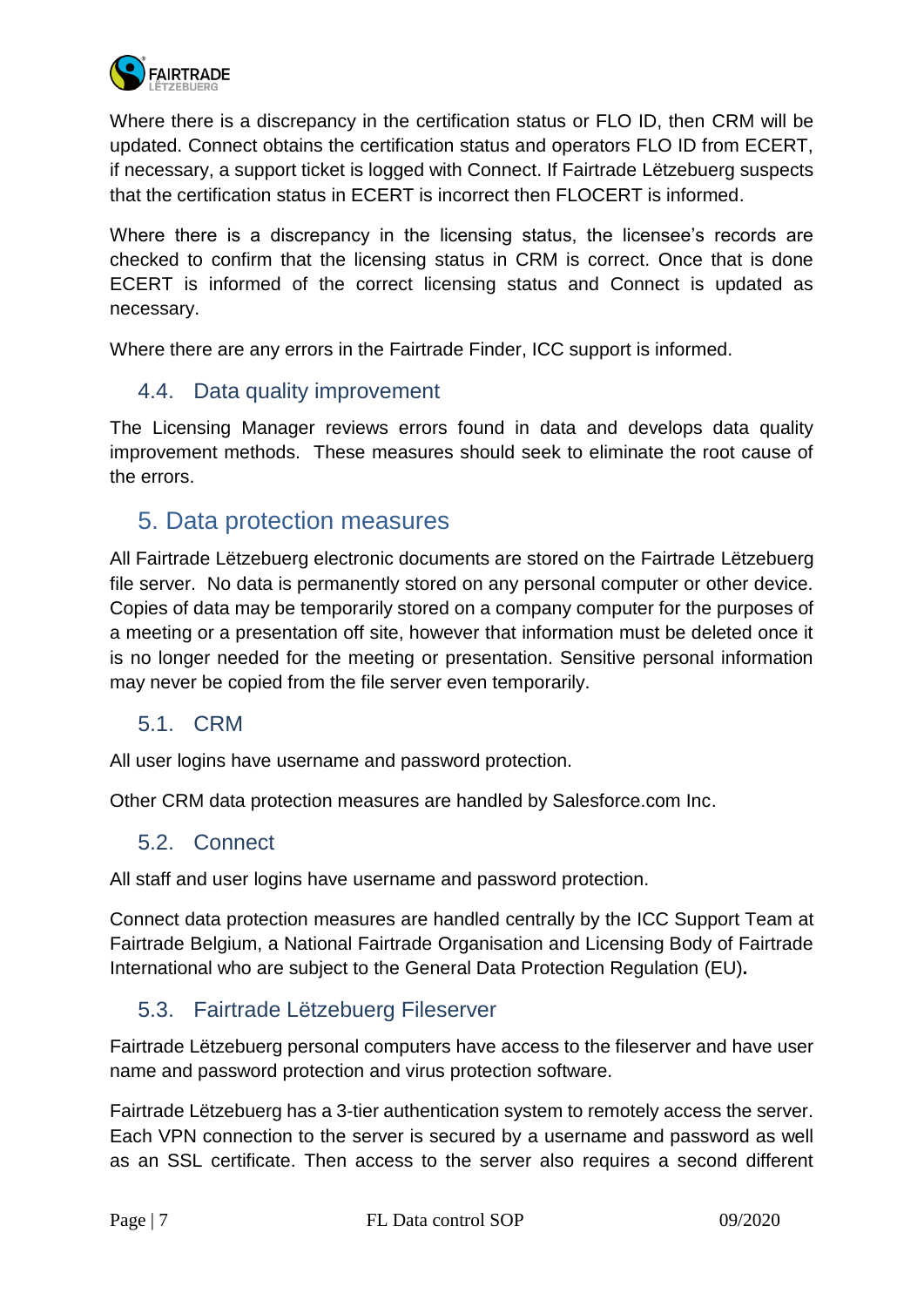

username and password. Other than VPN traffic nothing else is allowed into the Fairtrade Lëtzebuerg network.

The Fairtrade Lëtzebuerg servers and firewalls are regularly updated.

The server has a daily incremental backup and a weekly full back up that is stored locally. Backup functioning is tested once a year by restoring a set of test files and also more regularly when recovering deleted items for staff.

#### <span id="page-7-0"></span>5.4. Fairtrade Lëtzebuerg employee information

Only the Administration Manager and the Executive Director have access to Fairtrade Lëtzebuerg Employee Information.

#### <span id="page-7-1"></span>5.5. Email accounts

Remote access to email accounts are password protected.

#### <span id="page-7-2"></span>5.6. Software no longer in use

Software that is no longer in use is removed from our systems.

# <span id="page-7-3"></span>6. Data breach measures

#### <span id="page-7-4"></span>6.1. Reporting to privacy commissioner

Fairtrade Lëtzebuerg will notify the Privacy Commissioner of Luxembourg if we become aware of any breaches of security safeguards involving personal information that pose a real risk of significant harm to individuals.

Fairtrade Lëtzebuerg will assess the real risk of significant harm of the data breach. Factors taken into consideration are the sensitivity of the personal information involved in the breach and the probability that the personal information might be misused.

#### <span id="page-7-5"></span>6.2. Records

Fairtrade Lëtzebuerg will keep records of all breaches of security safeguards for two years, whether these breaches were reported to the Privacy Commissioner of Luxembourg or not. The record includes:

- date or estimated date of the breach;
- general description of the circumstances of the breach;
- nature of information involved in the breach;
- whether or not the breach was reported to the Privacy Commissioner of Luxembourg /individuals were notified; and
- any other relevant specific details of the breach.